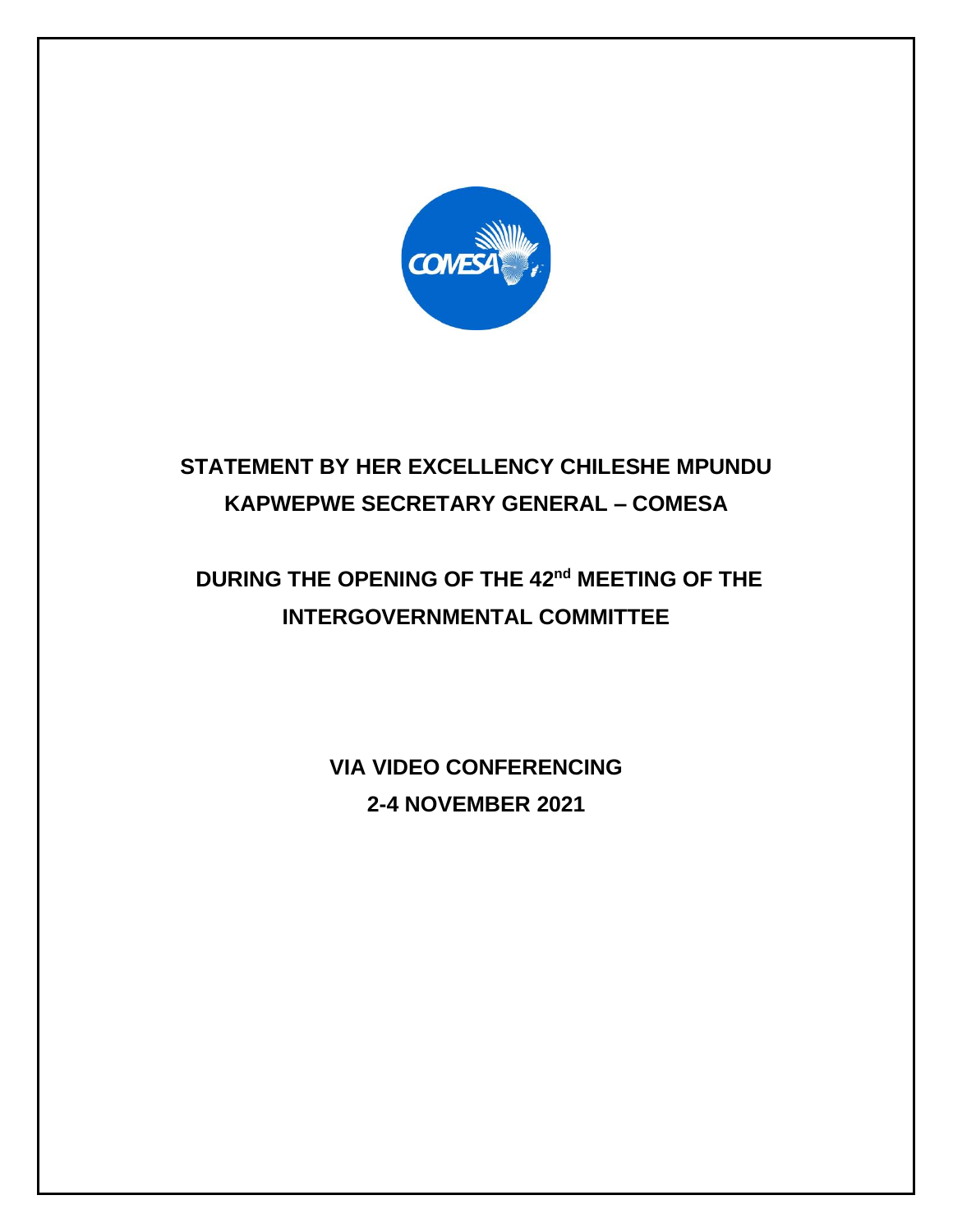**Chairperson of the Intergovernmental Committee;**

**Permanent and Principal Secretaries;**

**Assistant Secretaries General in charge of Programmes and Administration and Finance;**

**Your Excellencies Ambassadors and High Commissioners accredited to the Republic of Zambia and Permanent Representatives to COMESA;**

**Representatives of International and Regional Organisations;**

**Our Co-operating Partners here present;**

**Heads of COMESA Institutions;**

**Members of Staff of the Secretariat;**

**Distinguished Delegates;**

**Ladies and Gentlemen**

It is my pleasure and privilege to address the  $42<sup>nd</sup>$  Meeting of the Intergovernmental Committee. Allow me at the very onset to express my profound gratitude for your enduring support and commitment to COMESA's integration agenda and especially during this challenging period of Covid-19 pandemic.

The Covid-19 pandemic continues to impact on people's health and livelihoods, causing global economies to stall, changing the way we work and interact. The economic disruptions brought about by Covid-19 are global and unprecedented with consequences on the achievements we have made as a region.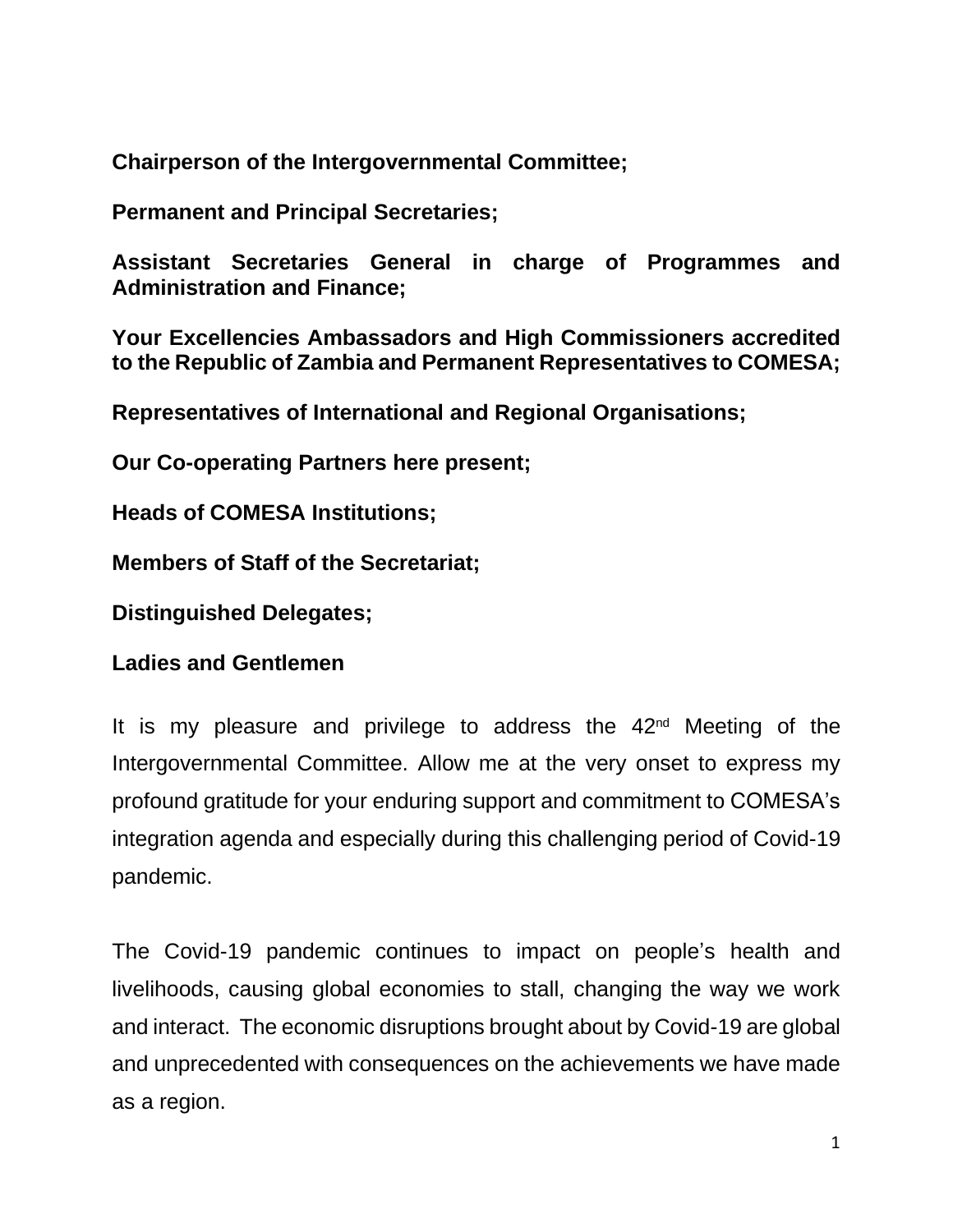#### **Excellencies; Distinguished Ladies and Gentlemen,**

Trade facilitation is a key focus of COMESA's integration agenda. Under market integration, we have made significant progress in implementing trade facilitation instruments, especially those focusing on automation of customs operations, upgrading of border posts, digitalization of processes and procedures, monitoring and resolution of non-tariff barriers to trade. To increase formal small-scale cross border trade and ensure increased income for small scale traders, most of whom are women, we have implemented various policies and instruments for small-scale traders including the Simplified Trade Regime, trade facilitation and human mobility border specific action plans and the Migration Informational and Data Analysis System.

Globalization of services provides the opportunity for developing countries and the COMESA region in particular, to find new niches where they can specialize, scale up and achieve rapid growth. I note that the path to full integration of the region is still marked by obstacles in the movement of people and services. In this regard, the Secretariat continues to build capacity of Member States in services negotiations and trade in services statistics.

The Covid-19 pandemic threatens to reverse the gains we have made in trade liberalization. The Guidelines for the Movement of Goods and Services across the COMESA Region were adopted in May 2021, to minimize disruption to cross-border trade in goods and services during the COVID-19

2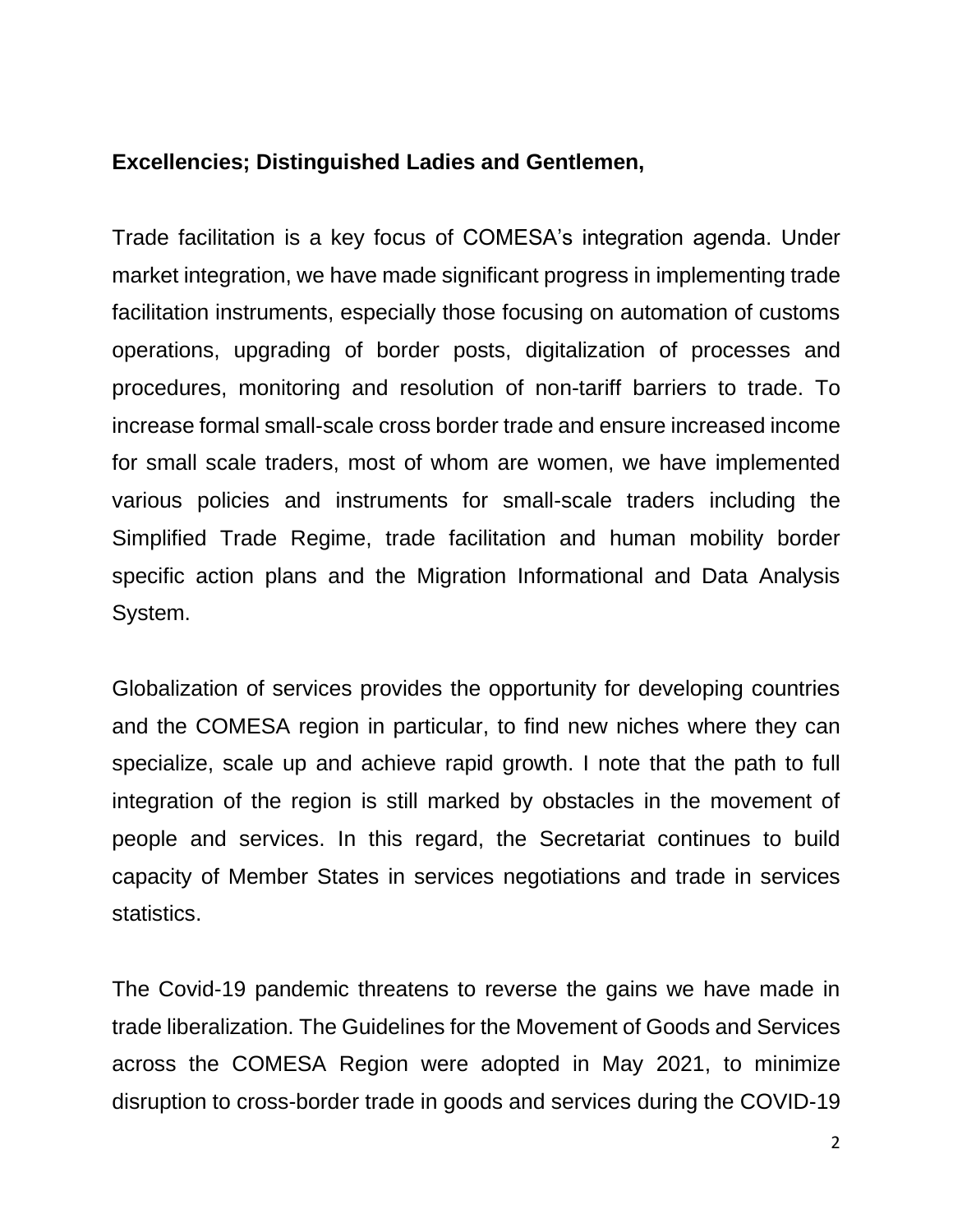period. We also developed an online portal for exchange of information on production and availability of essential products within the region. I appeal to Member States to continue the implementation of the guidelines and make use of the online platform to ensure availability and seamless flow of goods and services during the Covid-19 period.

In ensuring that our region has a critical mass of trained people to support regional integration agenda, COMESA has developed a virtual master's degree programme in regional integration. The programme is hosted by Kenyatta University of Kenya in collaboration with 21 universities in the region. I am pleased to report that eight universities have signed a Memorandum of Understanding with COMESA to offer the programme. The programme is currently running at Kenyatta University and University of Mauritius.

COMESA continues to provide leadership and support in negotiations for the African Continental Free Trade Area and Tripartite Free Trade Area. The ratification of the TFTA Agreement has been rather slow with 11 ratifications to date against a requirement of 14 for operationalization. The Secretariat and the other Tripartite RECs are undertaking national sensitization in member/partner countries to fast track the ratification process. I urge Member States who have not signed and those who have signed and not ratified the Agreement to do so.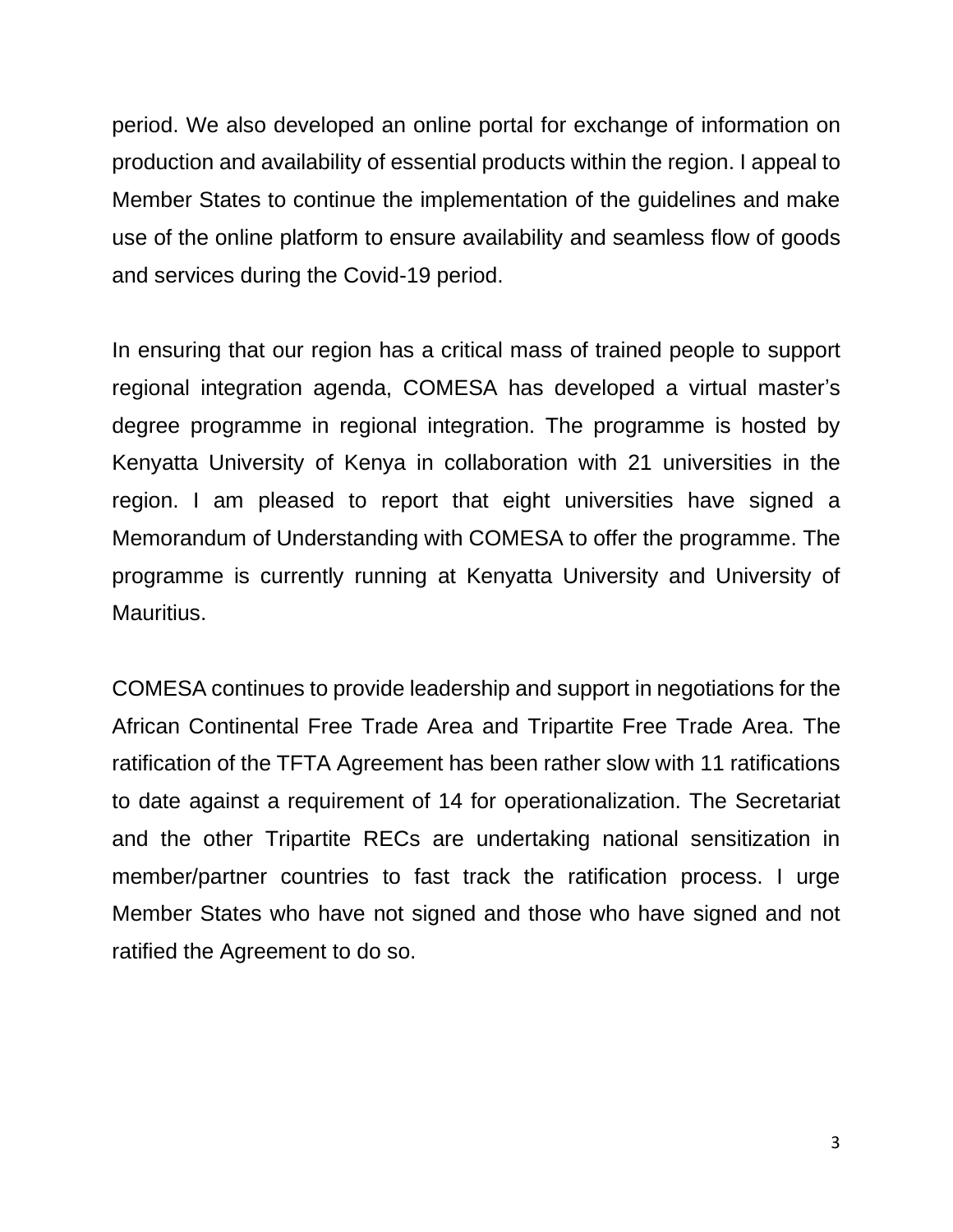#### **Excellencies; Ladies and Gentlemen**,

Industrial development is at the heart of COMESA's integration agenda. You will agree with me that inclusive and sustainable industrialization, as well as investment in infrastructure and innovation are key drivers of economic growth and development. COMESA is committed to implementation of the Industrialization Strategy 2017-2026 which focuses on nine priority sectors.

In recognition of the need to increase our production capacities in critical goods and services, we have developed guidelines on increasing sustainable and inclusive industrial production during and after the Covid-19 pandemic, and implementation strategy of the COMESA local content policy framework. These will increase availability of locally produced goods and services thereby increasing intra-COMESA trade.

The Secretariat is supporting Member States in developing and implementing national agriculture policy frameworks, strategies, programmes, and tools that promote and support investments in agriculture for increased production, improved regional food security and access to competitive regional and global markets.

Availability of infrastructure facilities and services as well as efficiency of such services help to increase returns on investment by reducing production costs and improving transition efficiency. COMESA's transport infrastructure programmes are based on a holistic corridor-based approach to infrastructure development and anchored on three key pillars namely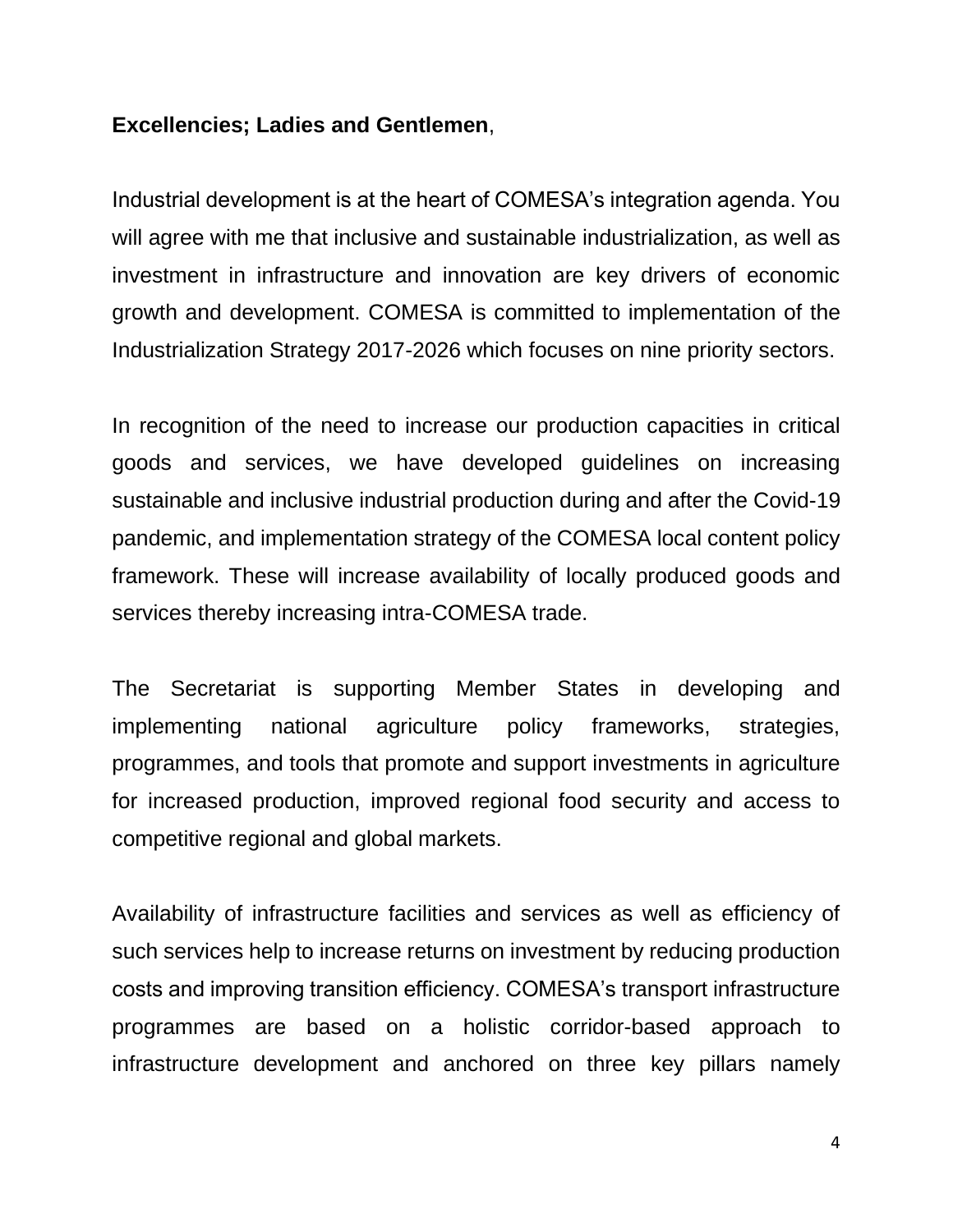development of priority regional physical infrastructure, policy and regulatory harmonization and facilitation.

In the energy sector, most Member States have developed policies and regulations that are compliant with COMESA model energy framework. We will be reviewing the model energy policy to make it responsive to new developments such as increased focus on climate change and new technological developments such as renewable energy, among others.

The Covid-19 pandemic has led to increased use of Information, Communication and Technology (ICT) services in adhering to lockdowns, physical distancing and lowering transmission of the virus. However, affordability remains a challenge.

COMESA continues to implement ICT programmes. Most Member States have domesticated the model ICT policy guidelines and regulations which has led to opening of the ICT sector to competition. Independent regulators have also been established to foster regional cooperation and ICT development. Implementation of cybersecurity institutions and policies is ongoing albeit at a slow pace mainly due to lack of local expertise in the field of cyber security, policies and legislation and cyber security infrastructure.

## **Excellencies; Ladies and Gentlemen,**

COMESA recognizes the need for participation of men, women, and youth in its regional integration agenda. I am pleased to report that we held the first meeting of the COMESA Ministers of Youth Affairs in June 2021 to discuss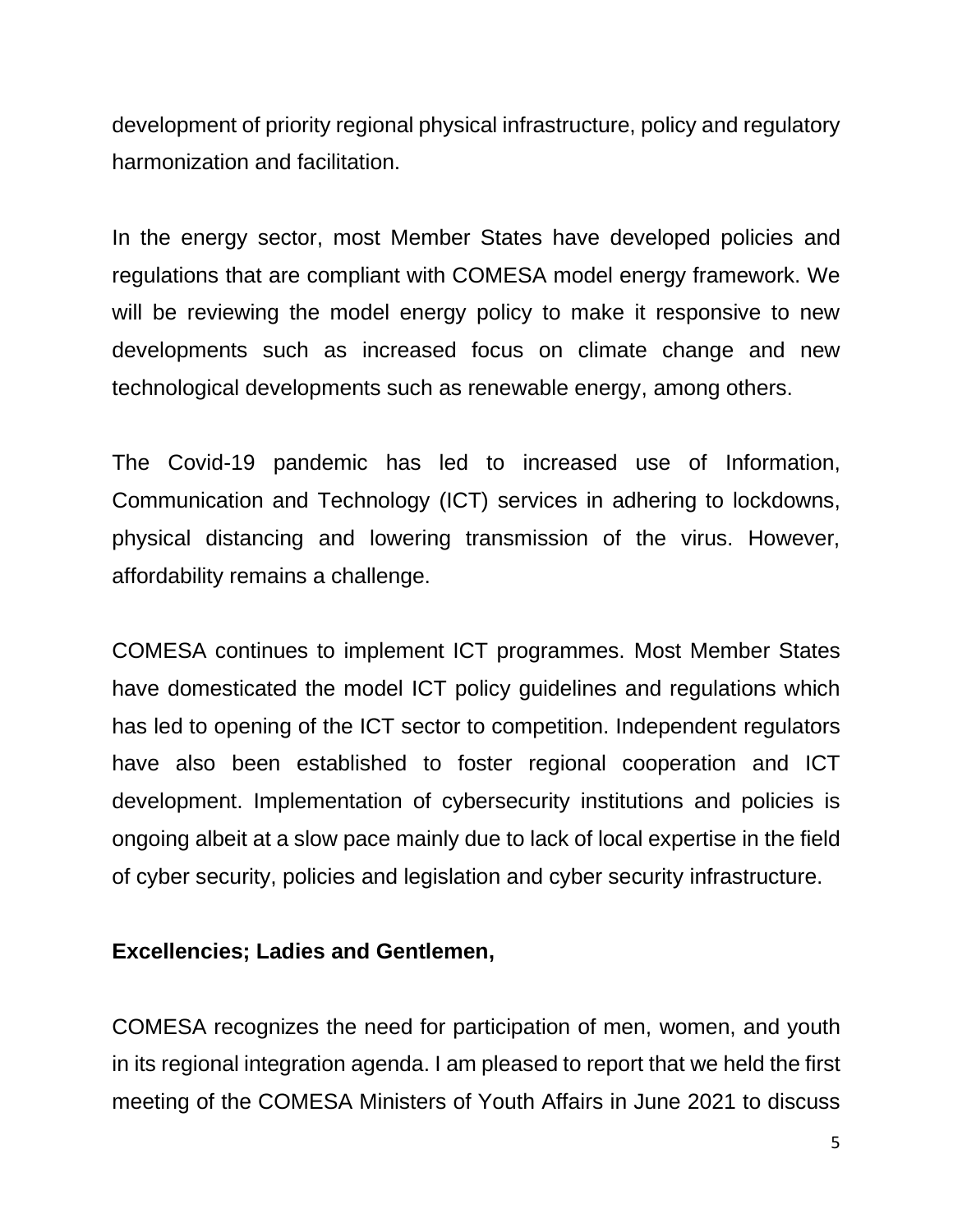issues pertaining to youth participation in the integration agenda. To monitor the implementation of commitments and priorities of the COMESA Youth Empowerment programme and other continental and international frameworks for the youth, we have developed COMESA reporting guidelines on the youth which will assist Member States in reporting on implementation of the youth empowerment strategy as well as sharing good practices on youth empowerment and integration in development.

COMESA has put concerted efforts to ensure access of information and networking for women through the 50 Million African Women Speak Digital Platform. I am pleased to report that virtual launches of the platform have been held in 17 Member States. I appeal to Member States who have not launched the platform to work with the Secretariat to ensure the platform is launched in their respective countries.

## **Excellencies; Ladies and Gentlemen**,

COMESA continues to support Member States in Governance, Peace and Security issues. This is meant to address the economic and structural dimensions of conflict, which enables us to work to exploit the nexus between peace, security, and development. We continue to disseminate structural vulnerability assessment reports to Member States as a conflict prevention measure thus ultimately enhancing peace and security in the region.

Under the umbrella of the Regional Maritime Security Programme, we have made efforts to strengthen the Anti-Money Laundering regimes of Member States by working with stakeholders such as financial intelligence units and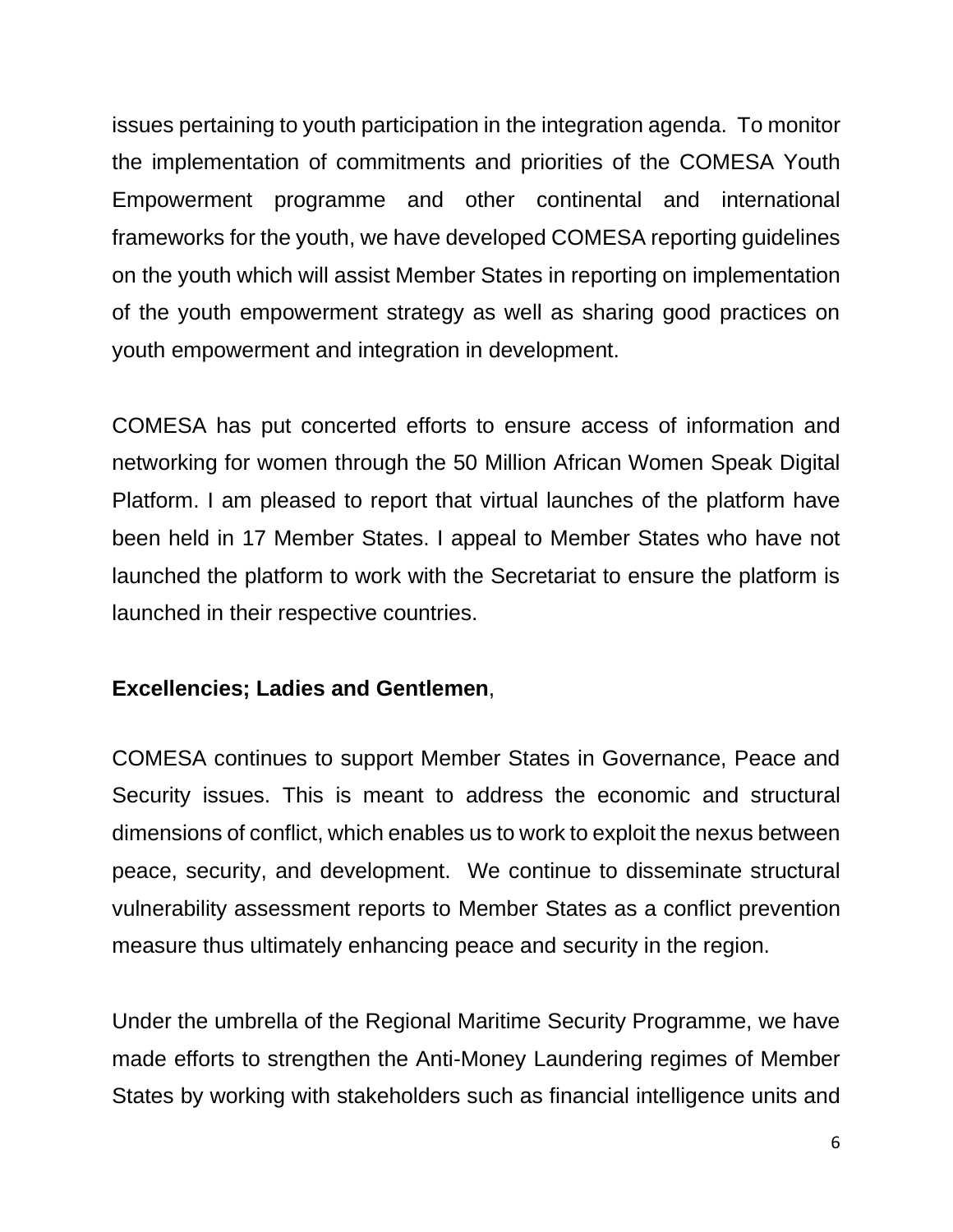law enforcement agencies. We have also supported Member States on greater collaboration as well as support to adhere to international standards as set by the Financial Action Task Force.

### **Excellencies; Ladies and Gentlemen**,

The Secretariat has finalized the 2021-2025 Medium Term Strategic Plan which will be presented to you for adoption. The MTSP has been aligned with continental and global development goals. It is based on 4 strategic pillars namely; Market Integration, Physical Integration/Connectivity, Productive Integration and Gender and Social Integration. The pillars support COMESA's mission to facilitate the achievement of sustainable economic and social progress in Member States through increased co-operation and integration in all fields of development.

The 2021-2025 Medium Term Strategic Plan recognizes the need for effective stakeholder participation in regional integration agenda. In this regard, the implementation of the MTSP will be based on the principle of subsidiarity by key stakeholders including the COMESA Secretariat, COMESA Institutions, Member States, Cooperating Partners, Regional Economic Communities and the African Union Commission.

#### **Excellencies; Ladies and Gentlemen**,

Your meeting will receive various Ministerial reports for noting. It is our collective responsibility to ensure that regionally agreed programmes are effectively implemented at the national level. You will also receive, for your